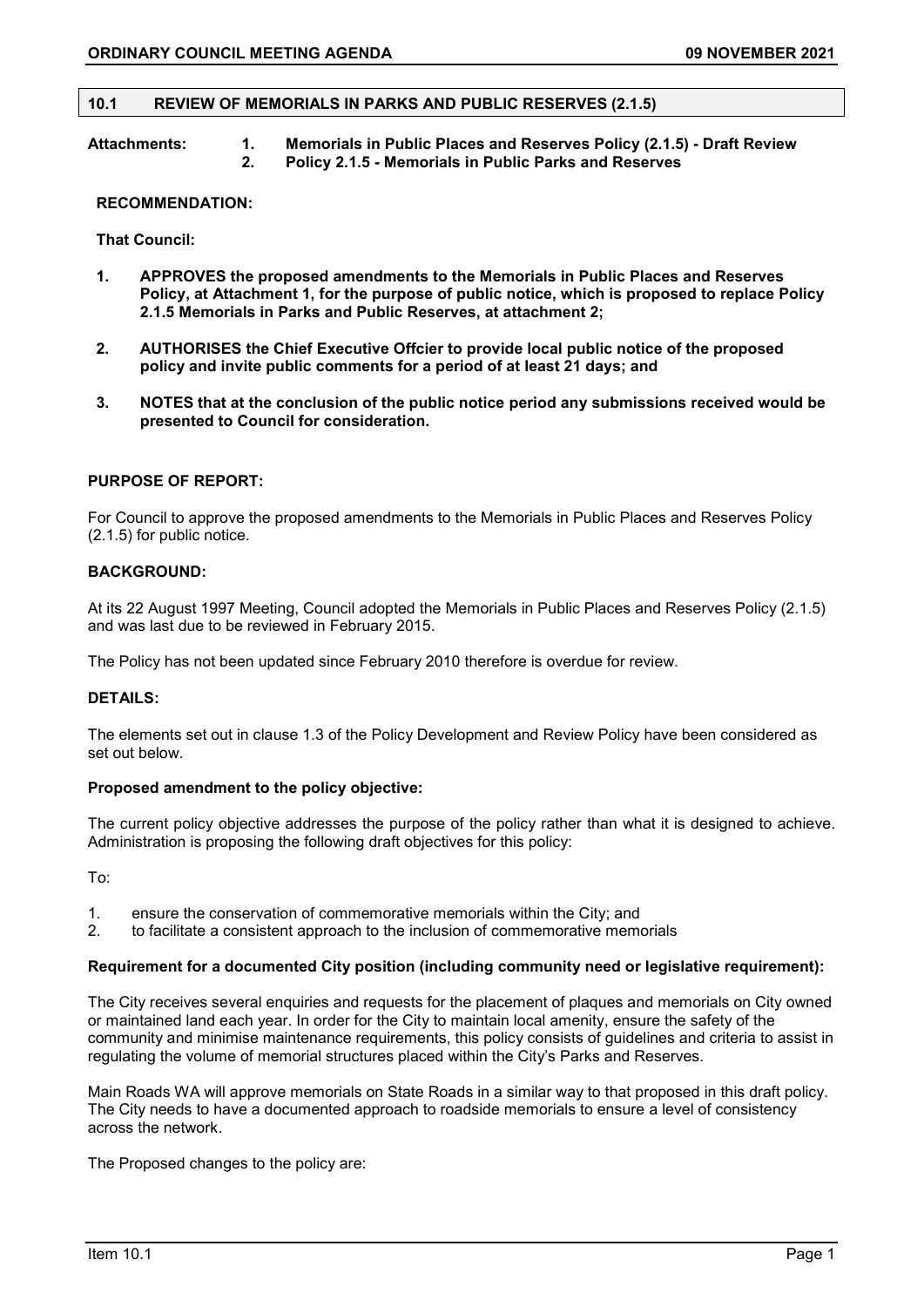- a) Include confirmation that costs associated with replacement of lost or vandalised plaques would remain the responsibility of the applicant being clause 1.2(ix);
- b) Exclusion of memorial trees being identified by a plaque or other identification to maintain and enhance the City's public places and reserves, and for the safety of all users of the space being clause 1.2(v);
- c) Not permitting plaques where there is a religious or political affiliation being clause 1.2(vii);
- d) Not permitting plaques if in the opinion of the City the plaque is offensive or has the potential to offend being clause 1.2(viii);
- e) Removing the necessity to report to Council for every memorial request in clause 2(i) as this administratively burdensome and unnecessary, except where there is a disagreement on the City's response. In these instances Council would have final approval, as clause 1.2(i) of the amended policy;
- f) Distinguishing between City owned roads and roads under the control of Main Roads, and advising that all applications must be made to Main Roads should a person wish to erect a memorial on a Main Roads controlled road in clause 1.3.3; and
- g) Not allowing the scattering of ashes in public places and reserves given the availability of specialised facilities operated by the Metropolitan Cemeteries Board being clause 1.4.

# **CONSULTATION/ADVERTISING:**

In accordance with the City's Community and Stakeholder Engagement Policy, public notice of all new and significantly amended policies must be provided for a period exceeding 21 days in the following ways:

- notice published on the City's website;
- notice posted to the City's social media;
- notice published in the local newspapers;
- notice exhibited on the notice board at the City's Administration and Library and Local History Centre; and
- letters distributed to relevant local businesses and community groups

Public notice of this proposed new policy will be provided from 23 November 2021 subject to Council approval.

# **LEGAL/POLICY:**

Section 2.7(2)(b) of the *Local Government Act 1995* provides Council with the power to determine policies.

The City's Policy Development and Review Policy sets out the process for the development and review of the City's policy documents.

# **RISK MANAGEMENT IMPLICATIONS**

Low: It is low risk for Council to provide public notice on the proposed amended policy.

# **STRATEGIC IMPLICATIONS:**

This is in keeping with the City's *Strategic Community Plan 2018-2028*:

## *Enhanced Environment*

*Our parks and reserves are maintained, enhanced and well utilised.*

# **SUSTAINABILITY IMPLICATIONS:**

This does not contribute to any specific sustainability outcomes of the *City's Sustainable Environment Strategy 2019-2024,* however the ability to opt for a commemorative tree to be planted within a City owned or managed reserve assists in greening and tree canopy increase.

## **PUBLIC HEALTH IMPLICATIONS:**

This is in keeping with the following priority health outcomes of the City's *Public Health Plan 2020-2025*:

## *Increased mental health and wellbeing*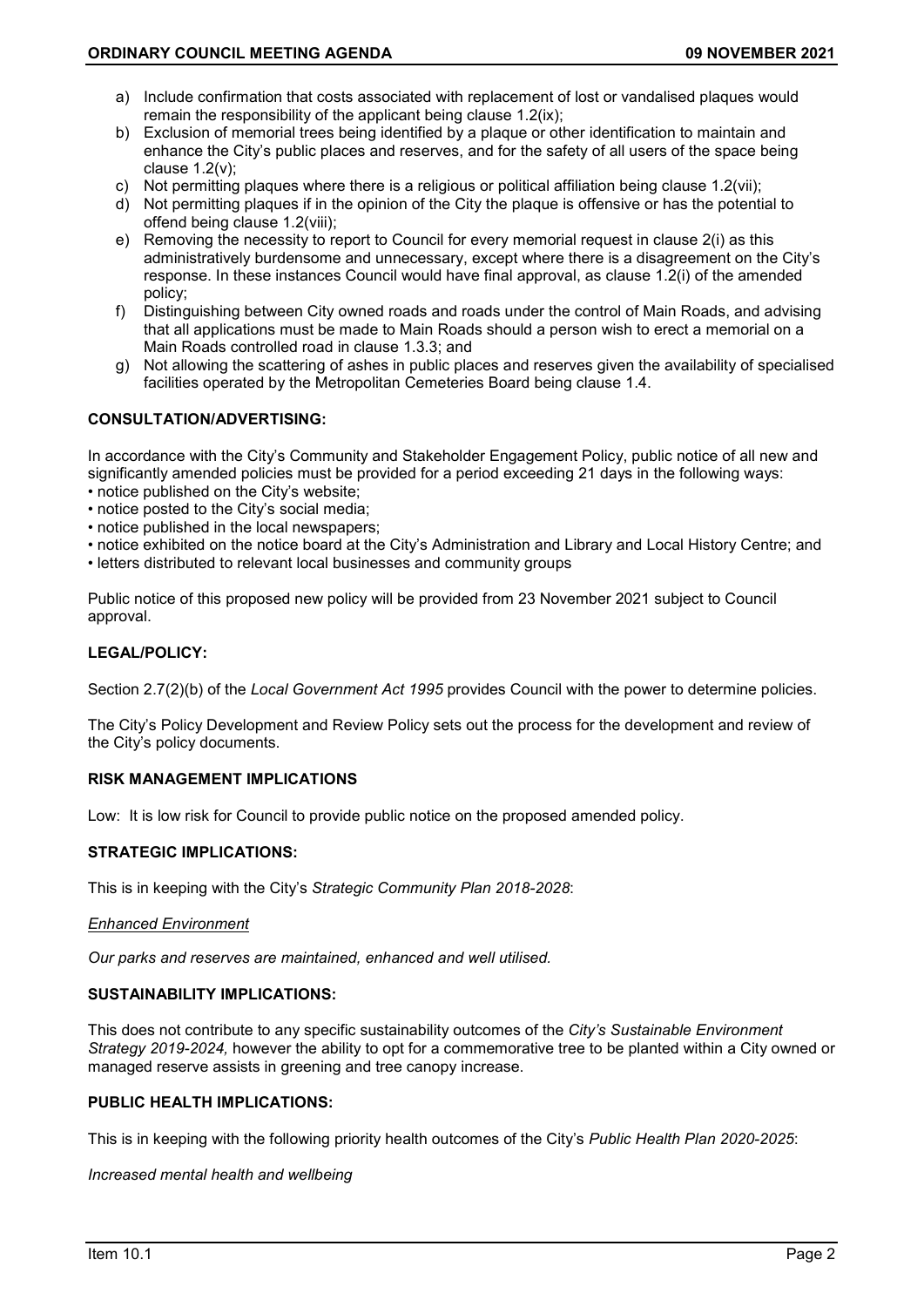# **FINANCIAL/BUDGET IMPLICATIONS:**

There is negligible financial impact to the City. All associated costs of memorials shall be covered by the applicant.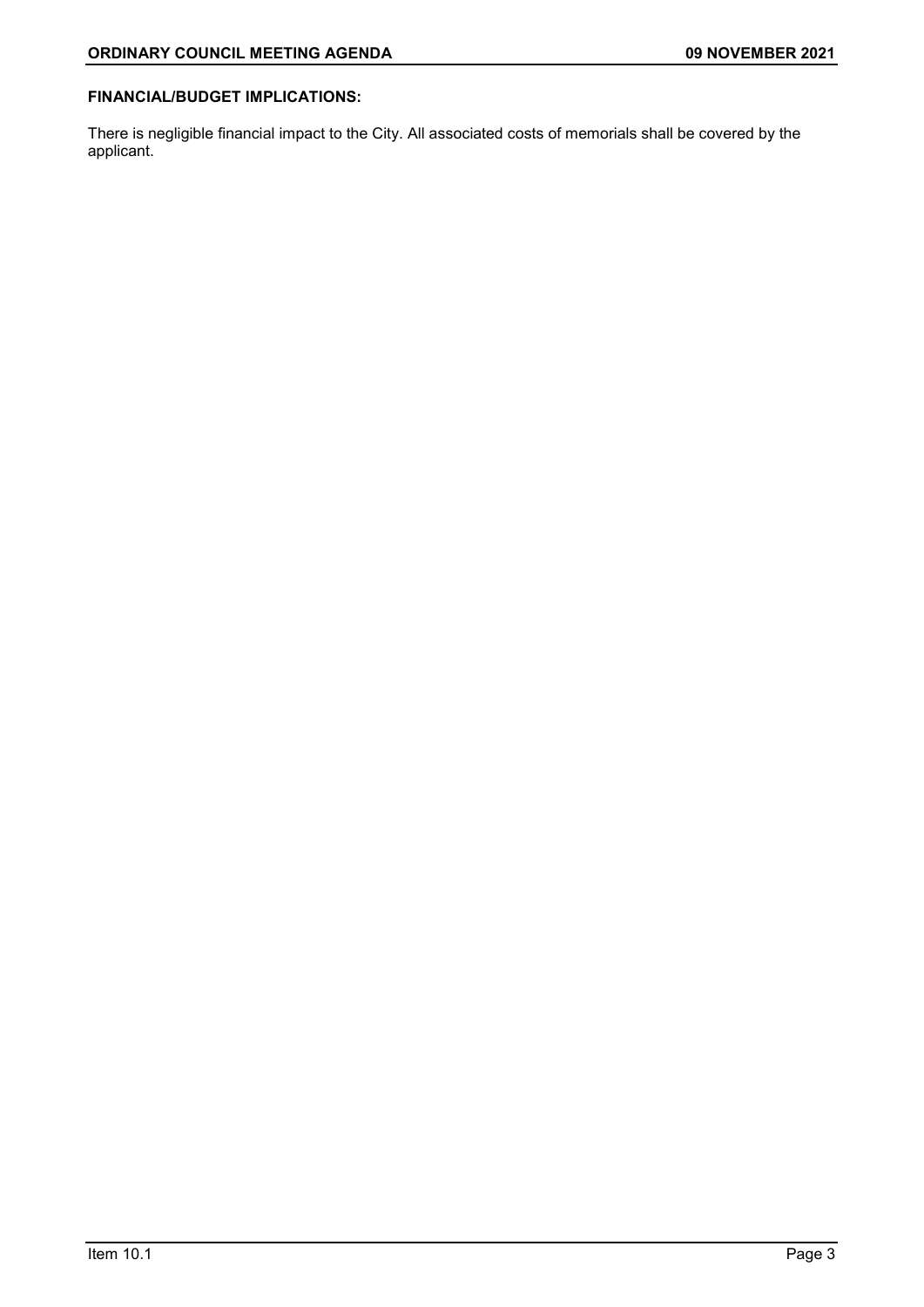# **MEMORIALS IN PUBLIC PLACES AND RESERVES SEE ALL OF VINCENT**



| <b>Legislation / local law</b><br>requirements                      | Insert any legislation or local law that is relevant to the policy.<br>Please Italicize legislation only (Acts and Regs).<br>Please do not Italicize local laws, delegation clauses or policy. |
|---------------------------------------------------------------------|------------------------------------------------------------------------------------------------------------------------------------------------------------------------------------------------|
| <b>Relevant delegations</b>                                         | Please reference the clause and title of any delegations that are<br>relevant to the policy.                                                                                                   |
| <b>Related policies, procedures</b><br>and supporting documentation | Please reference relevant policies, procedures, guidelines and other<br>supporting documents. Please include CM reference number.                                                              |

# **PART 1 - PRELIMINARY**

# **INTRODUCTION**

The City of Vincent acknowledges the use of memorials as a means of assisting people to grieve for loved ones and to honour the past contributions of deceased persons within their local community.

Notwithstanding the above, it is also recognised that the installation of memorials within public open space must be managed in a way so as to maintain local amenity, ensure the safety of residents and minimise maintenance requirements.

It is the City's position that persons be encouraged to install memorials within designated memorial facilities, such as cemeteries or memorial parks. However, applications for the installation of suitable memorials, plaques, trees and furniture in public parks and reserves within the City may be considered in accordance with the conditions of this Policy.

# **PURPOSE**

The purpose of this policy is to provide guidelines for the installation of roadside memorials and memorials in parks and reserves, including planting of commemorative trees, memorial benches and other park furniture

# **OBJECTIVE**

# To:

- $\mathbf{1}$ ensure the conservation of commemorative memorials within the City; and
- $2.$ to facilitate a consistent approach to the inclusion of commemorative memorials

# **SCOPE**

This policy provides guidance for commemorating deceased loved ones and to honour the past contributions of deceased persons through the planting of commemorative trees and park furniture.

Page | 1 of 4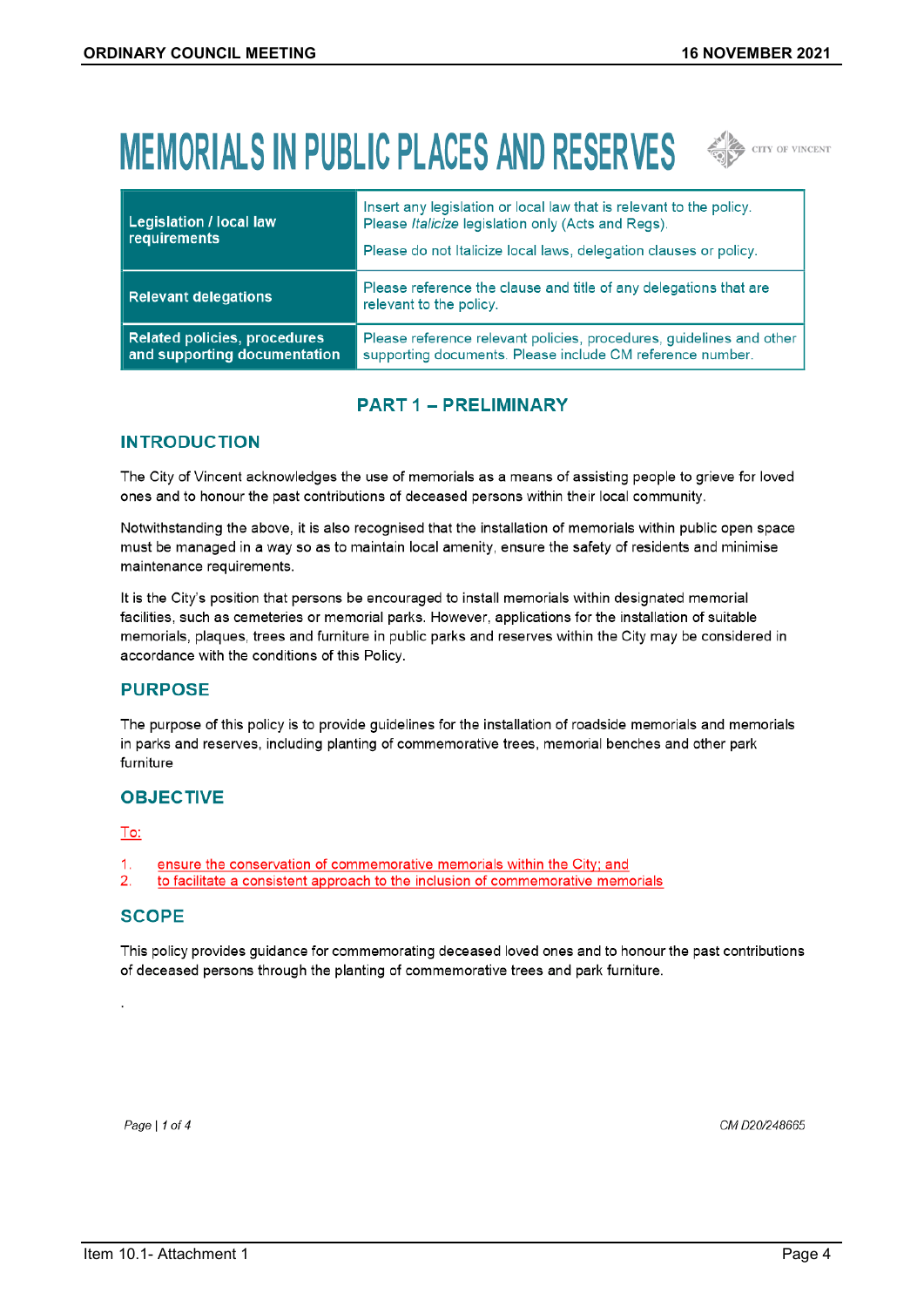# MEMORIALS IN PUBLIC PLACES AND RESERVES  $\iff$



# **PART 2 - POLICY PROVISIONS**

#### **POLICY**  $1<sup>1</sup>$

This section should contain a statement of policy principals, values and ideals that guide the organisation. Statements should link to the policy purpose and provide how the objectives are to be achieved

#### 1.1 Memorial Plaques

As the Metropolitan Cemeteries Board is the primary body responsible for the memorialisation of people, applicants that submit a request will initially be informed of the board and their responsibilities.

The installation of memorial plaques in parks and reserves is generally not supported. Persons wishing to commemorate an individual or an organisation are encouraged to donate a suitable piece of furniture (e.g. park seat, drinking fountain) which may include a suitable inscription plaque or apply for the planting of a suitable tree.

## 1.2 Commemorative Trees or Park Furniture

- $(i)$ Applications for the installation of memorial park furniture in public parks and reserves will be considered on their individual merits and based on the following criteria: Whether the person or event to be commemorated has:
	- (a) Made a significant contribution to the development of the City or its community, largely in
		- a voluntary capacity.
		- (b) Made a significant contribution to the long-term improvement of the City; or
		- (c) Provided extensive or distinguished service to the City or its community.

Where disagreement of the City's response, content details, site selection, exact positioning and installation details of any commemorative item arises, Council will have final approval.

- $(ii)$ Wherever appropriate, the views of adjacent residents or specific community groups will be sought prior to approval.
- $(iii)$ The tree shall be planted and maintained by the City.
- $(iv)$ The selection of tree species and planting location will be carefully considered in view of the type of reserve, existing species, history of requests or associated activities in that reserve.
- $(v)$ Memorial trees will not be identified by a plaque or other identification. A record of the commemorative planting will be entered into a memorial register held by the City.
- $(vi)$ Unless otherwise approved all plaques are to be the City of Vincent standard design specifications and requirements.
- $(vii)$ A plaque will not be approved where there is religious or political affiliation.
- A plaque will not be approved if in the opinion of the City the plaque is considered offensive  $(viii)$ or has the potential to offend.
- $(ix)$ Should the plaque be lost or vandalised, repair/replacement costs would remain the responsibility of the applicant.
- The applicant shall be required to meet the cost of the purchasing and installation of the  $(x)$ plaque, tree or furniture/item.
- $(x<sub>i</sub>)$ The City shall reserve the right to remove the furniture/item at any time should it be considered necessary.

Page  $|2$  of 4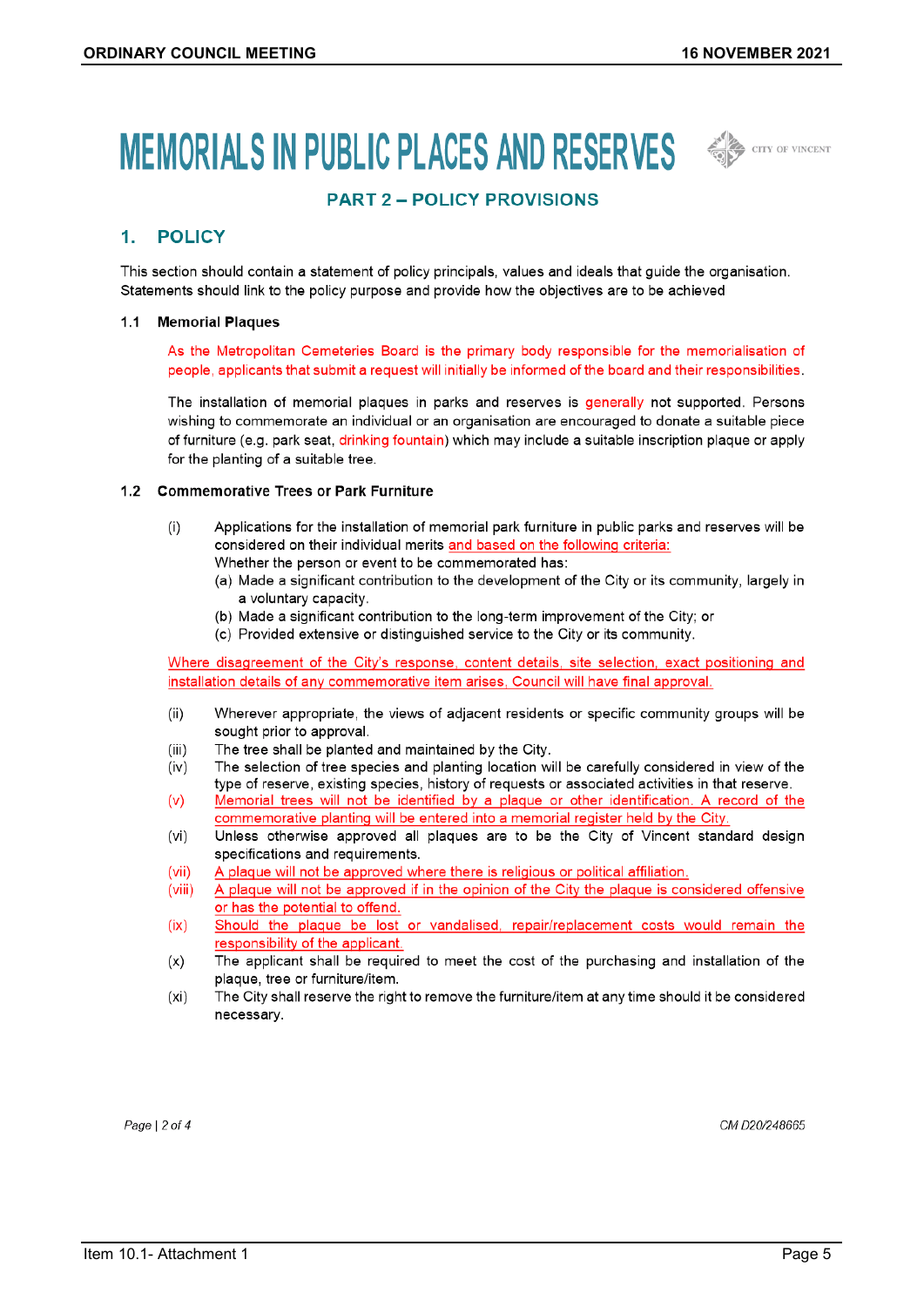# **MEMORIALS IN PUBLIC PLACES AND RESERVES SEE ALL CONVERTS**



#### **ROADSIDE MEMORIALS**  $1.3$

A Roadside Memorial is a marker that commemorates a site where a person has died, usually as a result of a motor vehicle accident.

The City of Vincent respects the need and benefits for people to erect roadside memorials, however the City must also ensure that the road/verge/reserve environment remains safe and free from hazards for all other users.

#### 1.3.1 A Roadside Memorial may include a:

- grey concrete paver, painted with a white cross; and  $a<sub>1</sub>$
- b. white wooden cross with the deceased's name, details, etc.
- decal (adhesive label) with a white cross on a black background.  $\mathbf{c}$ .

The above may also be accompanied by flowers (real or artificial), toys and accompanying notes/messages.

#### 1.3.2 Roadside memorials may:

- only be installed in Crown Land that is under the care, control and management of the  $a<sub>1</sub>$ City of Vincent and is reserved for the purposes of recreation, public open space or road reserve; and
- $h$ only be installed where there is minimal impact on the local amenity and/or surrounding residents and must not present a risk or hazard to the public.

#### 1.3.3 Memorials on Main Roads Controlled Roads

Applications for Memorials along roads that are under the care, control and maintenance of Main Roads must be submitted to Main Roads Western Australia.

#### $1.4$ **BURIAL OR DISTRIBUTION OF ASHES**

The City will not permit the scattering, burial or interment of ashes of a deceased person on Council owned or managed property given the availability of specialised facilities operated by the Metropolitan Cemeteries Board.

#### $2<sub>1</sub>$ **DEFINITIONS**

"The City" refers to the City of Vincent.

"Main Roads Controlled Road" Any main road or highway (also collectively known as state roads) as defined under the Main Roads Act 1930. These roads are provided and managed by the Commissioner of Main Roads.

"Roadside Memorial" A marker that commemorates a site where a person has died, usually as a result of a motor vehicle accident.

# **OFFICE USE ONLY**

Page  $|3$  of 4